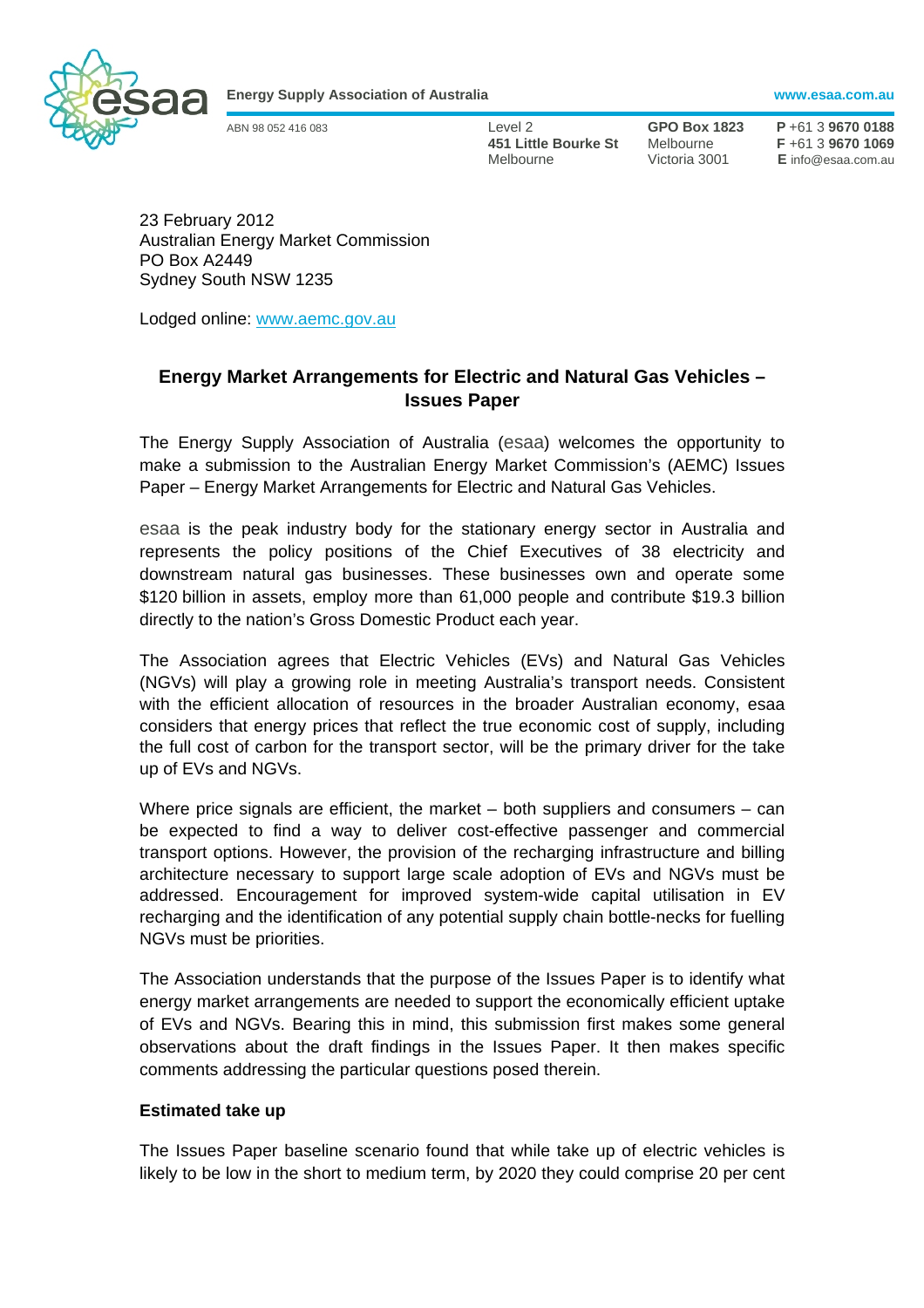of new car sales, which could rise to a possible 45 per cent by 2030. Given that new car sales in Australia totaled 1,008,437 in 2011,that equates to, on 2011 figures, over 200,000 EV sales in 2020 and 453,796 by 2030. Such a growth in sales would be truly spectacular, given the low initial supply of the vehicles to the market, world-wide and in Australia.

Table 1 below addresses the projected volumes, ranges and prices of EVs for the Australian Market by 2013. It is drawn from a variety of media and trade sources and should be seen as an estimate only.

| Manufacturer       | Model          | Market                     | Volume  | Range<br>(kms) | Price (\$A)                 |
|--------------------|----------------|----------------------------|---------|----------------|-----------------------------|
| <b>Blade</b>       | Electron       | Aust, NZ                   | < 5000  | 100            | 48,000                      |
| <b>Energetique</b> | evMe           | Aust, NZ                   | <100    | 200            | 70,000                      |
| <b>Mitsubishi</b>  | iMiEV          | Aust, Asia,<br>EU, US, Can | 30,000  | 160            | 50,000                      |
| <b>Nissan</b>      | <b>LEAF</b>    | Aust, Asia,<br>EU, US, Can | 50,000  | 160            | 60,000                      |
| E-Day              | E <sub>3</sub> | Aust, NZ                   | >500    | 160            | 10,000                      |
| E-Day              | E <sub>5</sub> | Aust, NZ                   | >500    | 160            | 30,000                      |
| <b>Renault</b>     | Fluence ZE     | EU, Aust                   | unknown | 185            | 40,000<br>(plus<br>battery) |
| <b>Holden</b>      | Volt (Hybrid)  | US, Aust                   | unknown | 500            | 60,000                      |

*Table 1: Electric Vehicle Volumes for the Australian Market 2012 – 2013* 

### *Source; Various print media*

While the LEAF may be the best performed on safety, this vehicle is not expected to be available in Australia until 2013 and even then, production volume for the LEAF is expected to be around 50,000 units, for the total global market. Nissan suggests only 1000 LEAF vehicles per year would be allocated to the Australian market and high demand in other markets may distort either the price and/or supply of even that small number. It should be noted that the LEAF requires the operator to purchase an additional charge-station facility, costing \$3,000 to \$4,000, as it does not have an onboard charger and so cannot be charged from any incidental 240v 10Amp power outlet.

 The Renault Fluence is the only EV destined for the Australian market that has swappable battery capacity and will be available in limited numbers in Australia from the second quarter of 2012.

As with the LEAF, the higher production numbers proposed for the \$50,000 Mitsubishi iMiEV are global, rather than Australian. While no Australian supply figures have yet been made publicly available, it is not unreasonable to expect that again, the US and European markets will take the lion's share. The Victorian and Queensland state governments have committed to purchasing 110 of the new i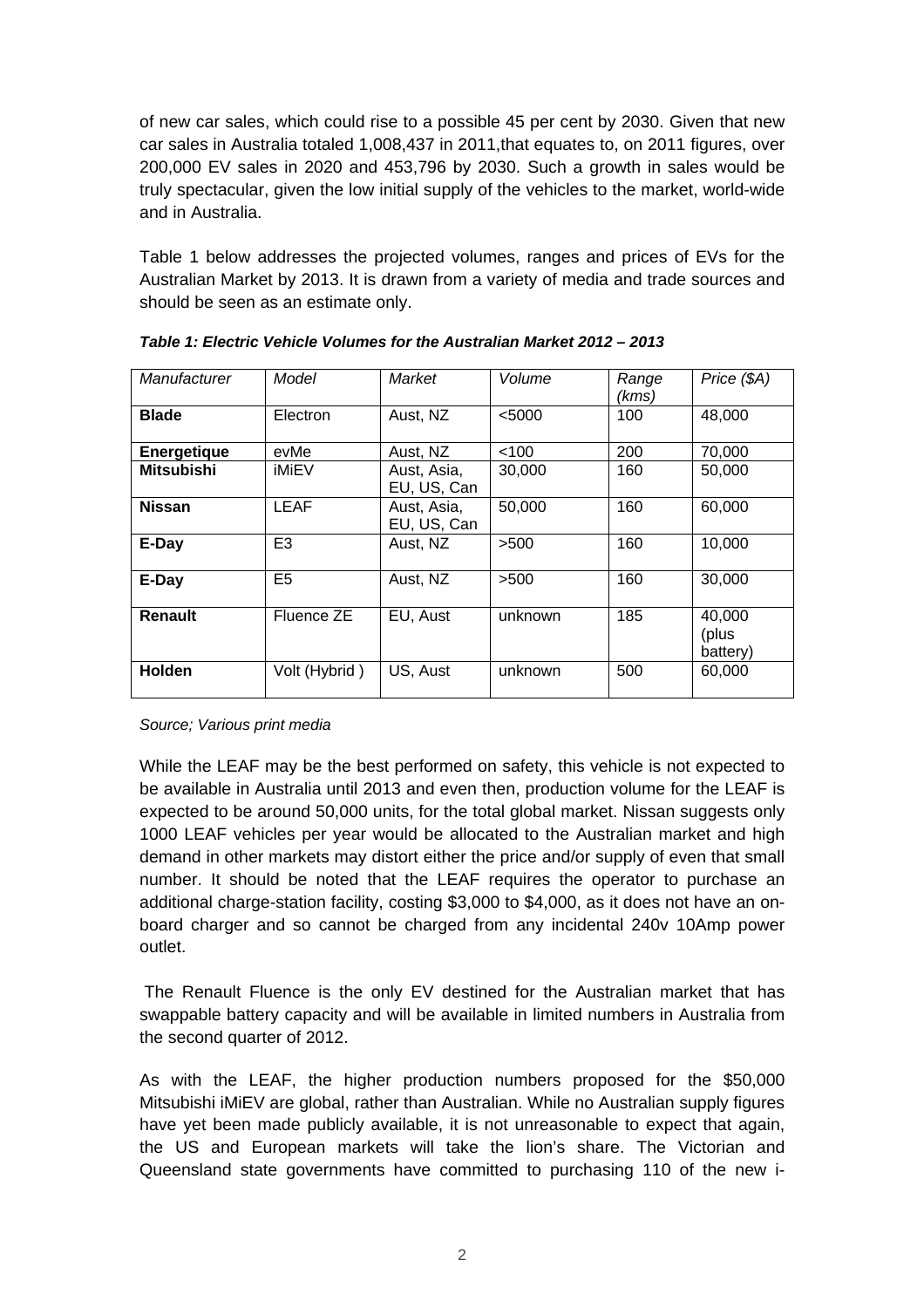MiEVs by 2013. Holden has indicated that it hopes to sell 50 of its plug-in electric hybrid Volt per month from 2013.

Accordingly, it appears likely that the entire electric car fleet on Australian roads by 2013 may number as few as 7,000. That figure presumes that all vehicles supplied are purchased. Growth to 2020 and beyond will be governed by consumer perceptions of value for money, range anxiety, refueling availability, safety and performance, as well as an increasing supply of vehicles for purchase. The WA market, with its extensive driving distances means that the current range limitations of EVs present as an even greater barrier to take up than in the NEM.

On all of these grounds and in the absence of any widespread community concern about oil security, the uptake of EVs in Australia seems likely to be of minimal impact for the energy supply industry, certainly in the decade to 2020.

It should be noted that natural gas vehicles do not present with the same list of issues to overcome, and given the existing refueling infrastructure via the current service station network, a significant increase in their numbers would not be expected to present any significant issues for the downstream energy supply industry.

As regards EVs, in the longer term, a prudent approach would be to prepare for the smooth integration of larger numbers of EVs through mandating a time of use (ToU) tariff for recharging in order to avoid placing further stain on the peak demand times.

### **Impacts on the electricity market**

The advent of EVs could in time become a significant new source of load on the grid. In the medium term, as Australia's exposure to oil price spikes becomes more frequent and prolonged, this may raise public awareness of oil supply vulnerability to European levels. As EVs become more available, the integration of rising numbers of these vehicles may present challenges and opportunities for managing peak load.

As the Issues Paper notes, extra consumption of electricity by a growing EV fleet could either lower or raise electricity retail tariffs, depending on whether or not they are charged on peak demand. Accordingly, the right prices and signals are needed. If not, consumers have no incentive to consider the impact of their decisions on the grid.

The Chevy Volt if charged at home is expected to increase the annual energy draw of the average US home by 13 per cent, while the Nissan LEAF comes in at an additional 19 per cent. The US based Electric Power Research Institute estimates these annual costs to amount to between US\$190 and \$278 to consumers. That compares to US\$151 to run a refrigerator for a year or US\$228 to run an air conditioner. Given the lead time available, the challenges of additional load should be easily manageable.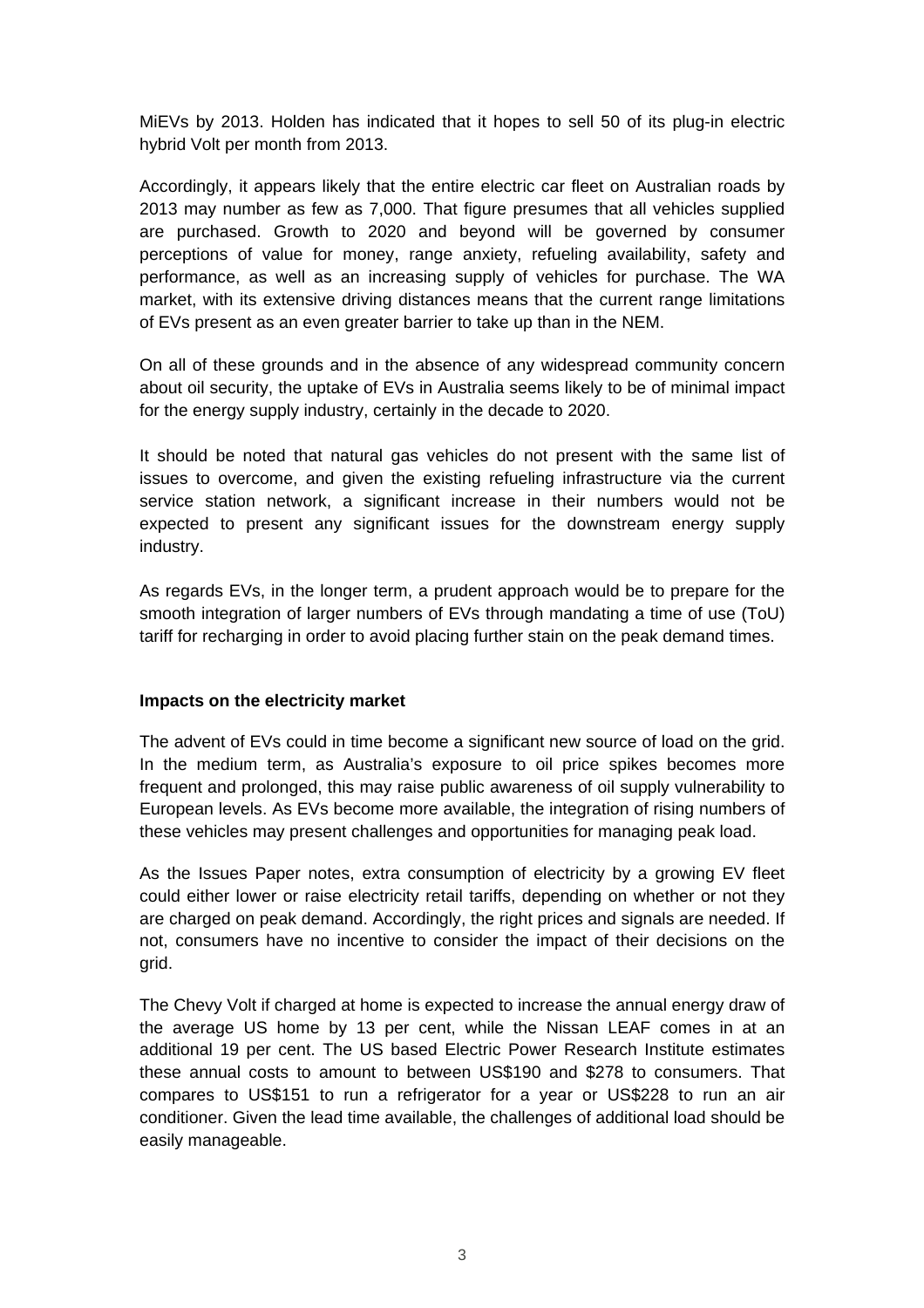Incentives to charge vehicles at other than times of peak demand will be sensible, and accordingly, ToU tariffs will form part of the essential regulatory framework to manage this impact.

We turn now to the specific questions raised in the Issues Paper.

## **Can and should EVs charging load be treated any differently to other residential loads?**

One of the significant barriers to consumer acceptance of EVs, and their integration into the energy supply system, is the length of time potentially required to recharge the battery – up to twelve hours in some cases. In California, AeroVironmment (an EV charging station maker) is partnering with Think (a Norwegian EV company) to test 440 volt, quick charging stations that can, it is claimed, recharge an EV in 15 minutes. (Standard US wall sockets supply electricity at a rate of 120 volts.) Widespread use of such fast charging technology has the potential to create new "mini-peaks".

If such technology is made available from the home, it could indeed create an additional variable for peak load management. Of course many homes do not have a garage in which to install a quick charging station, even if the homeowner wanted to do so. As well, such an option would not usually be available to tenants, so EV recharging for many owners may of necessity have to be done during the day and away from home.

The question for regulators will be whether a light touch regulatory model is available to manage the demand on load that would potentially accompany significant growth in EV numbers. It would seem that the judicious application of well understood incentives such as ToU charging could mean that EVs become an enormous driver of efficiency in currently under-utilised, highly expensive plant. Alternatively, the roll out of significant numbers of EVs without a market based price signal to guide charging may result in consumers having to bear very significant costs incurred in building new regulated infrastructure. The choice seems obvious.

## **How can technical barriers to services relating to EV charging be addressed?**

Metering and settlement arrangements for charging away from home can be addressed in exactly the same way that electronic car parking fees with payment by credit card are currently addressed in Melbourne's CBD. A pre-commitment choice of a certain length or dollar value of charge can be selected by the consumer a precommitment on a credit card entered into the meter. The roll out of this technology can be determined using usual commercial processes in an open market for retail services.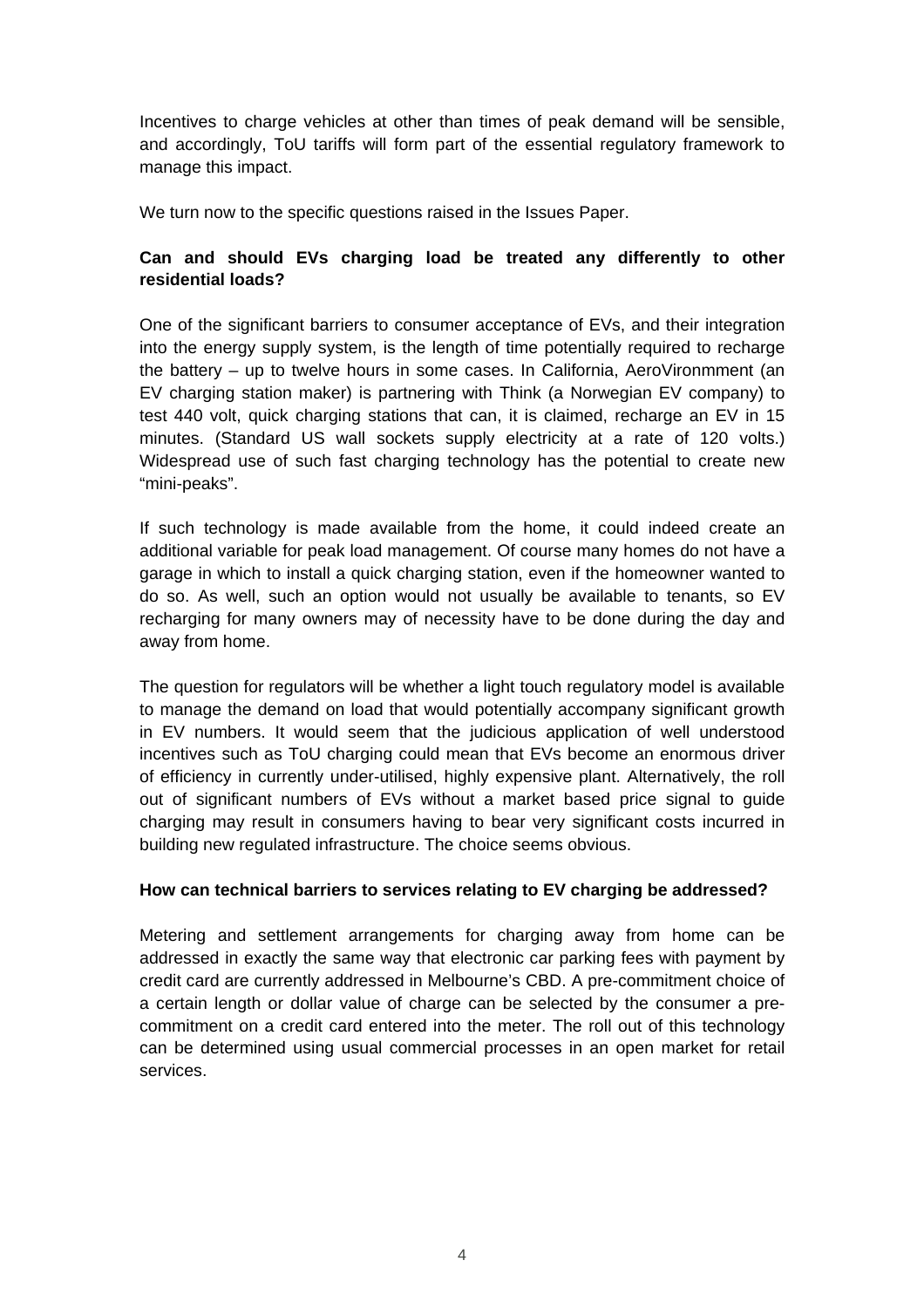### **How should the market allocate costs consistent with the causer-pays principle to ensure that inefficient cross subsidies are minimised?**

Properly allocating the costs of new grid infrastructure to the companies wanting to build charging stations will an important early focus. While charging station, plug connection and battery uniformity would be ideal, these can only come later, if at all.

The present moratorium on ToU pricing for networks imposed by the Victorian Government in 2010, means there is little incentive for retailers to develop new products and services incorporating ToU pricing to encourage more efficient use of electricity during peak times, a critical requirement for the efficient integration of EVs into the demand profile.

### **What are the optimal ways of incentivising electric vehicle users in order to minimise the impacts on peak demand?**

Finding ways to flatten demand peaks, and increase EV charging in off-peak times, would minimise the need for costly upgrades to the system in the future to cater for relatively few days of very high demand. For consumers to understand when are the critical times to reduce or shift consumption, they need a price signal – the high reliability of the network means that congestion is not otherwise visible to them (unlike say road users who get stuck in a traffic jam). As such, efficient price signals and the enabling metering infrastructure are a necessary condition for integrating significant numbers of EVs into a more efficient electricity system.

### **Conclusion**

The widespread uptake of EVs could become a significant new source of load on the grid. While this represents a welcome challenge for the energy industry, the transition needs to be managed actively. To unlock this potential, the right price signals are needed. If not, consumers have no incentive to consider the impact of their decisions. The Association has long supported the removal of retail price regulation where retail markets are contestable. Open, competitive energy markets free from distortions such as retail price regulation naturally encourage prices to be efficient through the development of competitive market offers.

Competition in retail energy markets, as in other sectors of the Australian economy, encourages businesses to improve service, develop products that meet consumer needs and find ways to lower their costs and to pass those costs onto consumers. As a result, retail prices are set as low as is sustainably possible while businesses can still make an appropriate return.

The Review of Energy Market Arrangements for Electric and Natural Gas Vehicles comes at an important time for Australia's energy markets. Recent rises in the prices of energy have heightened the focus on energy supply. Addressing this has increased the already high expectations of the community on the energy industry. It has also created an environment where changes in the way consumers choose to engage in their energy consumption may be possible. The Association looks forward to participating in subsequent stages of the review.